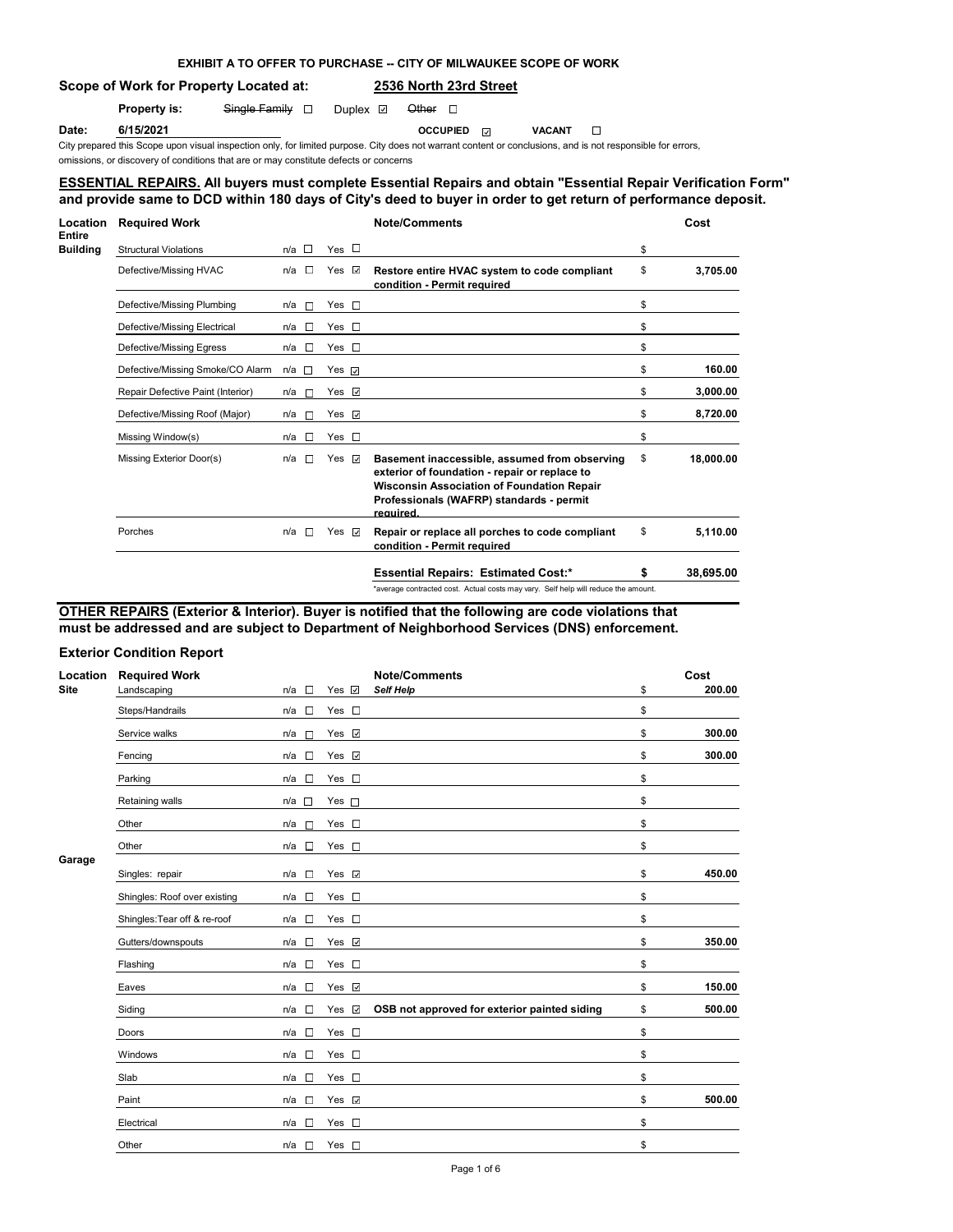### **Porches**

|       | Roof                         | $\sim$<br>n/a                   | Yes $\square$                   |                                   | \$             |
|-------|------------------------------|---------------------------------|---------------------------------|-----------------------------------|----------------|
|       | Deck-upper                   | n/a<br>$\Box$                   | $\checkmark$<br>Yes             | See essential repairs             | \$             |
|       | Deck--lower                  | $\Box$<br>n/a                   | $\checkmark$<br>Yes             | See essential repairs             | \$             |
|       | Steps/handrails              | n/a<br>П                        | Yes<br>$\checkmark$             | See essential repairs             | \$             |
|       | Ceiling                      | n/a<br>$\sim$                   | Yes $\square$                   |                                   | \$             |
|       | Guardrails                   | n/a<br>$\Box$                   | Yes<br>$\checkmark$             | See essential repairs             | \$             |
|       | Other                        | $\sim$<br>n/a                   | Yes $\square$                   |                                   | \$             |
|       | Paint                        | $\sim$<br>n/a                   | Yes $\vee$                      |                                   | \$<br>798.00   |
|       | Other                        | $\Box$<br>n/a                   | Yes<br>$\overline{\phantom{a}}$ |                                   | \$             |
| House | Chimney                      | $\sim$<br>n/a                   | Yes<br>$\checkmark$             |                                   | \$<br>600.00   |
|       | Shingles: repair             | n/a<br>$\sim$                   | Yes $\square$                   |                                   | \$             |
|       | Shingles: Roof over existing | n/a<br>$\sim$                   | Yes $\square$                   |                                   | \$             |
|       | Shingles: Tear off & re-roof | $\checkmark$<br>n/a             | Yes $\square$                   |                                   | \$             |
|       | Gutters/downspouts           | П<br>n/a                        | Yes $\sqrt{ }$                  |                                   | \$<br>420.00   |
|       | Flashing                     | n/a<br>$\Box$                   | Yes $\square$                   |                                   | \$             |
|       | Eaves                        | n/a<br>$\sim$                   | Yes<br>$\checkmark$             |                                   | \$<br>420.00   |
|       | Siding                       | $\overline{\phantom{a}}$<br>n/a | Yes $\square$                   |                                   | \$             |
|       | Storm Doors                  | $\sim$<br>n/a                   | Yes $\square$                   |                                   | \$             |
|       | Prime ("main") Doors         | n/a<br>$\sim$                   | Yes $\vee$                      |                                   | \$<br>1,050.00 |
|       | Storm Windows                | $\overline{\phantom{a}}$<br>n/a | Yes $\square$                   |                                   | \$             |
|       | Prime ("main") Windows       | $\Box$<br>n/a                   | Yes $\square$                   |                                   | \$             |
|       | Paint                        | $\Box$<br>n/a                   | $\checkmark$<br>Yes             |                                   | \$<br>500.00   |
|       | Foundation                   | $\Box$<br>n/a                   | $\checkmark$<br>Yes             | See essential repairs             | \$             |
|       | Electrical                   | $\sim$<br>n/a                   | $\sim$<br>Yes                   |                                   | \$             |
|       | Other                        | $\sim$<br>n/a                   | $\checkmark$<br>Yes             | <b>Bilco door</b>                 | \$<br>750.00   |
|       | Other                        | $\mathcal{L}$<br>n/a            | Yes $\square$                   |                                   | \$             |
|       | Other                        | $\sim$<br>n/a                   | Yes $\square$                   |                                   | \$             |
|       | Other                        | $\Box$<br>n/a                   | Yes $\square$                   |                                   | \$             |
|       |                              |                                 |                                 | <b>Exterior: Estimated Cost:*</b> | \$<br>7,288.00 |

\*average contracted cost. Actual costs may vary. Self help will reduce the amount.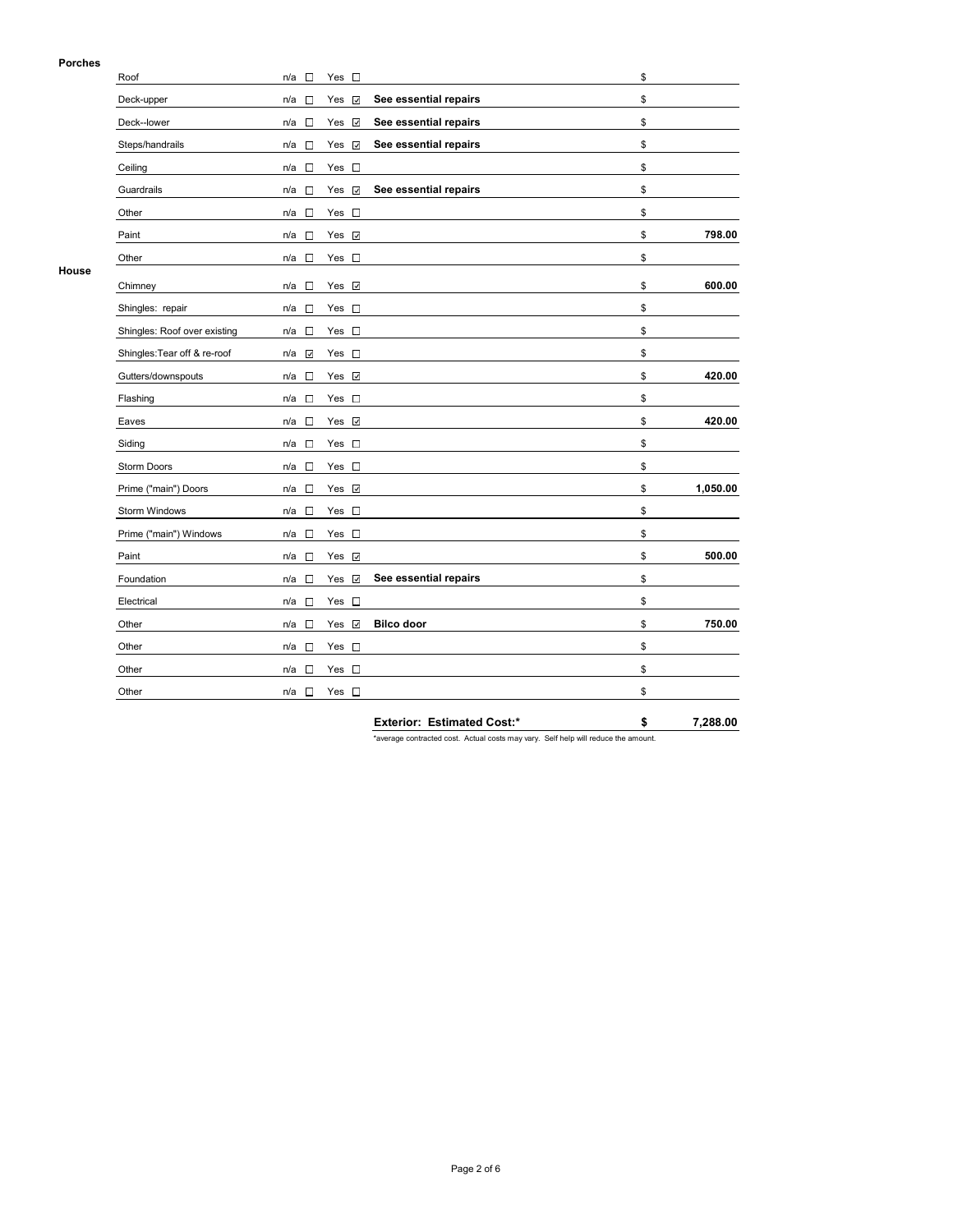# **Interior Condition Report**

|                   | interior Condition Report                                 |                                    |                     |                                                                        |                |
|-------------------|-----------------------------------------------------------|------------------------------------|---------------------|------------------------------------------------------------------------|----------------|
|                   | Unit: Entire unit (single family)<br>Upper unit of duplex | $\Box$<br>$\Box$                   |                     | Lower unit of duplex<br>$\mathcal{L}$<br>Other<br>$\Box$               |                |
|                   | <b>Mechanical Required Work</b>                           |                                    |                     |                                                                        |                |
| Heating           |                                                           |                                    |                     |                                                                        |                |
|                   | Repair/replace boiler                                     | n/a<br>$\sim$                      | $Yes \Box$          |                                                                        | \$             |
|                   | Repair radiation                                          | $\overline{\phantom{a}}$<br>n/a    | Yes $\square$       |                                                                        | \$             |
|                   | Repair/replace furnace                                    | $\sim$<br>n/a                      | Yes ⊻               | See essential repairs                                                  | \$             |
|                   | Repair ductwork                                           | $\Box$<br>n/a                      | Yes ⊻               | See essential repairs                                                  | \$             |
|                   | Replace thermostat                                        | $\Box$<br>n/a                      | Yes $\vee$          | See essential repairs                                                  | \$             |
|                   | Repair/replace grilles                                    | $\Box$<br>n/a                      | Yes $\square$       |                                                                        | \$             |
|                   | Tune boiler/furn. insp ht exchanger                       | $\sim$<br>n/a                      | Yes $\square$       |                                                                        | \$             |
| <b>Electrical</b> | Repair/replace receptacles                                | n/a<br>□                           | Yes $\vee$          | <b>Partially assumed</b>                                               | \$<br>250.00   |
|                   | Repair/replace switches                                   | n/a<br>$\overline{\phantom{a}}$    | Yes $\vee$          | <b>Partially assumed</b>                                               | \$<br>250.00   |
|                   | Repair/replace fixtures                                   | $\Box$<br>n/a                      | Yes √               |                                                                        | \$<br>225.00   |
|                   | Install outlets and circuits                              | $\mathcal{L}_{\mathcal{A}}$<br>n/a | Yes v               | <b>Properly support NM wiring</b>                                      | \$<br>250.00   |
|                   | Install outlets and circuits                              | $\Box$<br>n/a                      | Yes $\square$       |                                                                        | \$             |
|                   | Install outlets and circuits                              | n/a<br>$\Box$                      | $Yes \Box$          |                                                                        | \$             |
|                   | Install outlets and circuits                              | n/a<br>$\Box$                      | Yes $\square$       |                                                                        | \$             |
|                   | Upgrade service                                           | $\sim$<br>n/a                      | $Yes \Box$          | <b>Basement inaccessible</b>                                           | \$             |
|                   | Other                                                     | n/a<br>$\Box$                      | Yes $\square$       |                                                                        | \$             |
|                   | Other                                                     | n/a<br>$\sim$                      | Yes $\square$       |                                                                        | \$             |
| Plumbing          | Repair/replace kitchen sink                               | n/a<br>$\Box$                      | Yes $\square$       |                                                                        | \$             |
|                   | Repair/replace kitchen sink faucet                        | $\Box$<br>n/a                      | Yes $\square$       |                                                                        | \$             |
|                   | Repair/replace tub                                        | $\sim$<br>n/a                      | Yes $\square$       |                                                                        | \$             |
|                   | Repair/replace tub faucet                                 | n/a<br>$\sim$                      | Yes $\square$       |                                                                        | \$             |
|                   | Repair/replace toilet                                     | $\sim$<br>n/a                      | Yes $\vee$          |                                                                        | \$<br>298.00   |
|                   | Repair/replace lavatory                                   | □<br>n/a                           | Yes V               |                                                                        | \$<br>275.00   |
|                   | Repair/replace lavatory faucet                            | $\sim$<br>n/a                      | Yes $\vee$          |                                                                        | \$<br>134.00   |
|                   | Repair/replace wash tub                                   | □<br>n/a                           | Yes $\square$       |                                                                        | \$             |
|                   | Repair/replace wash tub faucet                            | $\Box$<br>n/a                      | Yes $\square$       |                                                                        | \$             |
|                   | Unclog piping:                                            | $\Box$<br>n/a                      | Yes √               |                                                                        | \$<br>115.00   |
|                   | Repair drain/waste/vent piping                            | □<br>n/a                           | $\checkmark$<br>Yes | Smell of raw sewage noticable from exterior side of<br>house - assumed | \$<br>1,250.00 |
|                   | Repair water piping                                       | $\Box$<br>n/a                      | Yes <b>☑</b>        | <b>Assumed</b>                                                         | \$<br>309.00   |
|                   | Repair/replace water heater                               | $n/a$ $\square$                    | Yes $\square$       |                                                                        | \$             |

Other  $n/a \Box$  Yes  $\Box$ Other  $n/a \Box$  Yes  $\Box$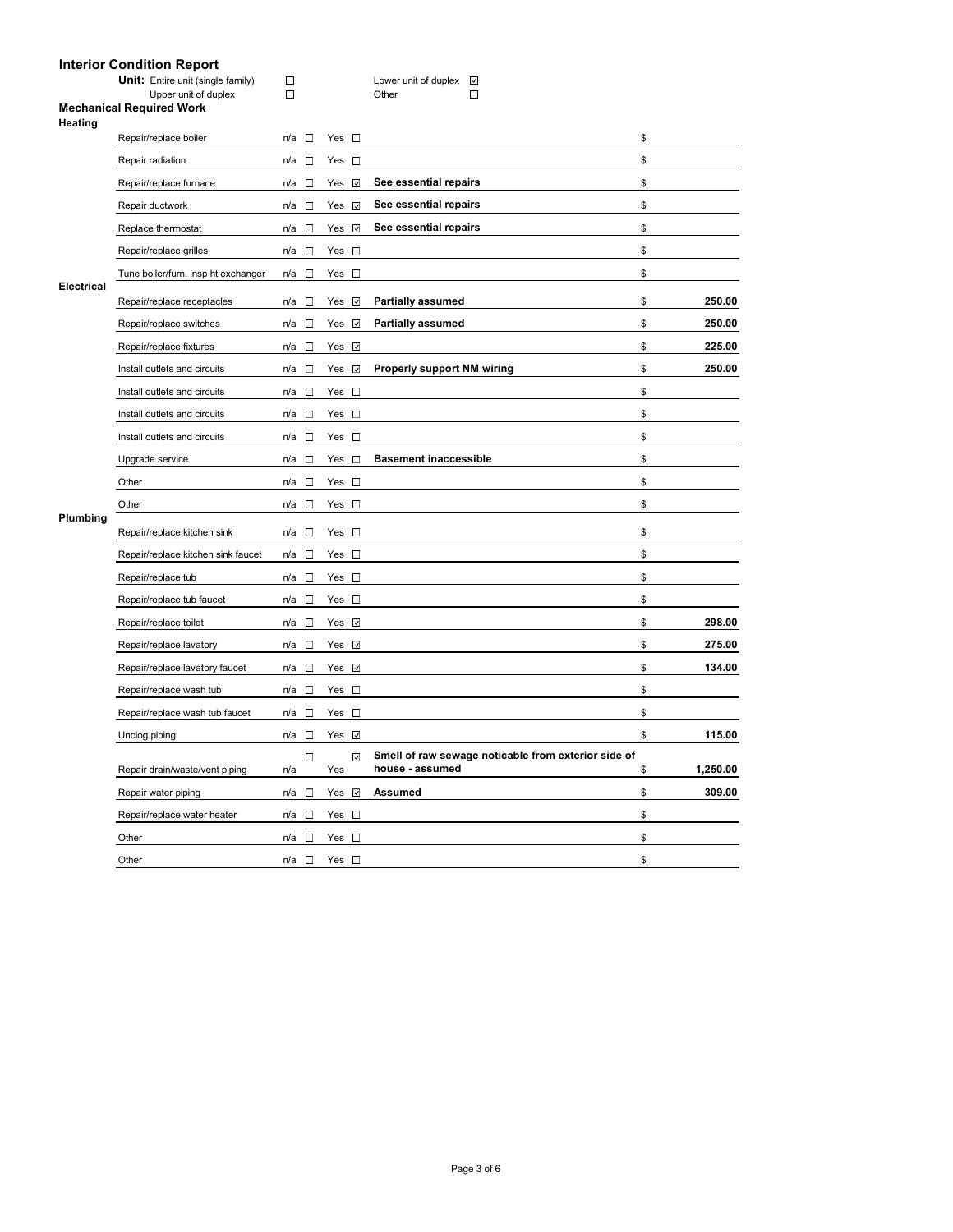| <b>Windows</b>        |                                  |                      |                     |                                  |                |
|-----------------------|----------------------------------|----------------------|---------------------|----------------------------------|----------------|
|                       | Replace broken glass             | $\Box$<br>n/a        | Yes $\square$       |                                  | \$             |
|                       | Repair or replace sash           | n/a<br>$\sim$        | $Yes \Box$          |                                  | \$             |
| <b>Doors</b>          | Repair or replace doors          | n/a<br>$\sim$        | $\checkmark$<br>Yes |                                  | \$<br>190.00   |
|                       | Repair or repl. locks/latches    | n/a<br>$\sim$        | Yes<br>$\checkmark$ | Self Help                        | \$<br>110.00   |
| <b>Walls/Ceilings</b> | Repair or repl. @ defective      | n/a<br>$\Box$        | Yes $\sqrt{ }$      |                                  | \$<br>450.00   |
| <b>Fire Safety</b>    |                                  |                      |                     |                                  |                |
|                       | Install smoke/CO alarm:bsmt.     | $\mathcal{L}$<br>n/a | Yes $\vee$          | Self Help: See essential repairs | \$             |
|                       | Install smoke/CO alarm: 1st flr. | n/a $\square$        | $\Box$<br>Yes       | Self Help                        | \$             |
|                       | Install smoke/CO alarm: 2nd flr. | n/a<br>$\sim$        | Yes<br>$\sim$       | Self Help                        | \$             |
| <b>Handrails</b>      | Repair/replace defective         | $\sim$<br>n/a        | Yes $\vee$          | Self Help                        | \$<br>124.00   |
| <b>Stairs</b>         | Repair defective                 | n/a<br>$\sim$        | Yes $\square$       |                                  | \$             |
| <b>Floors</b>         | Repair defective                 | $\sim$<br>n/a        | Yes $\vee$          |                                  | \$<br>2,700.00 |
| Other                 |                                  |                      |                     |                                  |                |
|                       |                                  | $\sim$<br>n/a        | Yes $\square$       |                                  | \$             |
|                       |                                  | $\sim$<br>n/a        | Yes $\square$       |                                  | \$             |
|                       |                                  | n/a<br><b>T</b>      | Yes $\square$       |                                  | \$             |
|                       |                                  | n/a<br>$\Box$        | Yes $\square$       |                                  | \$             |
|                       |                                  |                      |                     | <b>Interior: Estimated Cost:</b> | \$<br>6,930.00 |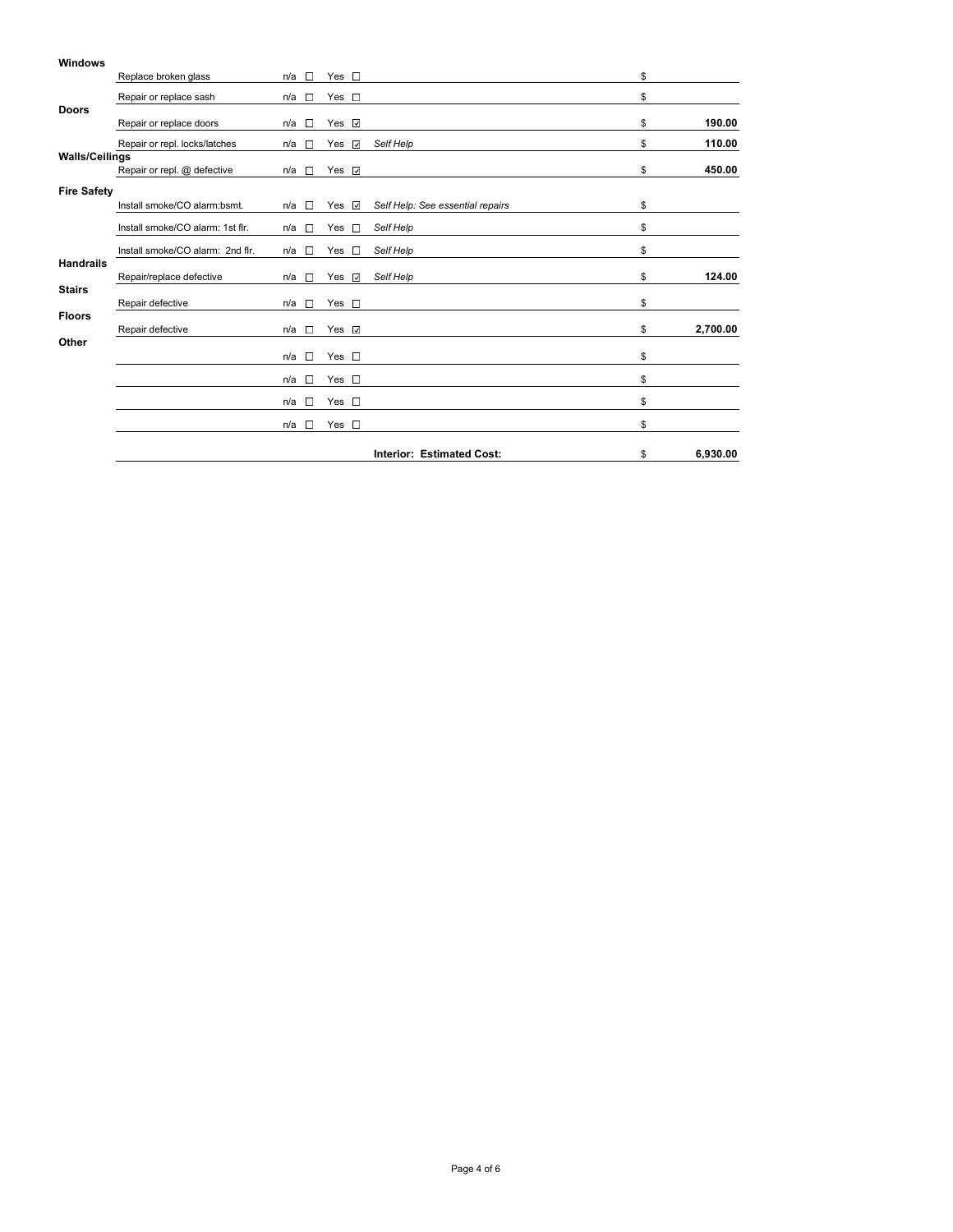# **Interior Condition Report**

| <b>Unit:</b> Entire unit (single family) |
|------------------------------------------|
| Upper unit of duplex                     |

**Unit:** Entire unit (single family) Lower unit of duplex

 $\overline{\phantom{0}}$ 

|            | Repair/replace receptacles                              | O<br>n/a                                                                                                                     | $\checkmark$<br>Yes | 2nd floor inaccessible at time of inspection -<br>assumed | \$ |
|------------|---------------------------------------------------------|------------------------------------------------------------------------------------------------------------------------------|---------------------|-----------------------------------------------------------|----|
| Electrical | Tune boiler/furn. insp ht exchanger                     | n/a $\square$                                                                                                                | Yes D               |                                                           | \$ |
|            | Repair/replace grilles                                  | n/a<br>E                                                                                                                     | Yes D               |                                                           | \$ |
|            | Replace thermostat                                      | n/a<br>E                                                                                                                     | Yes $\Box$          |                                                           | \$ |
|            | Repair ductwork                                         | n/a<br>$\Box$                                                                                                                | Yes $\square$       |                                                           | \$ |
|            | Repair/replace furnace                                  | n/a<br><b>The Contract of the Contract of the Contract of the Contract of the Contract of the Contract of the Contract o</b> | Yes $\square$       | Reported as working at time of inspection                 | \$ |
|            | Repair radiation                                        | <b>ISS</b><br>n/a                                                                                                            | Yes $\square$       |                                                           | \$ |
|            | Repair/replace boiler                                   | $n/a$ $\square$                                                                                                              | $Yes \Box$          |                                                           | \$ |
| Heating    | Opper unit or uuplex<br><b>Mechanical Required Work</b> |                                                                                                                              |                     |                                                           |    |
|            |                                                         | $\sim$                                                                                                                       |                     | vuel<br>$\sim$                                            |    |

|                   | Repair/replace furnace              | $\sim$<br>n/a                   | Yes $\square$ |              | Reported as working at time of inspection                 | \$           |
|-------------------|-------------------------------------|---------------------------------|---------------|--------------|-----------------------------------------------------------|--------------|
|                   | Repair ductwork                     | n/a □                           | Yes $\square$ |              |                                                           | \$           |
|                   | Replace thermostat                  | n/a<br>$\overline{\phantom{a}}$ | Yes $\square$ |              |                                                           | \$           |
|                   | Repair/replace grilles              | $\sim$<br>n/a                   | $Yes \Box$    |              |                                                           | \$           |
|                   | Tune boiler/furn. insp ht exchanger | n/a<br>$\sim$                   | Yes $\square$ |              |                                                           | \$           |
| <b>Electrical</b> | Repair/replace receptacles          | $\overline{\phantom{a}}$<br>n/a | Yes           | $\checkmark$ | 2nd floor inaccessible at time of inspection -<br>assumed | \$<br>250.00 |
|                   |                                     | $\Box$                          |               | $\checkmark$ | 2nd floor inaccessible at time of inspection -            |              |
|                   | Repair/replace switches             | n/a                             | Yes           |              | assumed                                                   | \$<br>250.00 |
|                   | Repair/replace fixtures             | $\Box$<br>n/a                   | Yes           | $\checkmark$ | 2nd floor inaccessible at time of inspection -<br>assumed | \$<br>225.00 |
|                   | Support NM Wiring                   | $\Box$<br>n/a                   | Yes           | $\checkmark$ | 2nd floor inaccessible at time of inspection -<br>assumed | \$<br>250.00 |
|                   | Install outlets and circuits        | n/a<br>$\Box$                   | Yes $\square$ |              |                                                           | \$           |
|                   |                                     |                                 | Yes $\square$ |              |                                                           | \$           |
|                   | Install outlets and circuits        | n/a<br>$\sim$                   |               |              |                                                           |              |
|                   | Install outlets and circuits        | n/a<br>$\sim$                   | Yes $\square$ |              |                                                           | \$           |
| Plumbing          | Upgrade service                     | $\sim$<br>n/a                   | Yes $\square$ |              |                                                           | \$           |
|                   | Other                               | n/a □                           | Yes $\square$ |              |                                                           | \$           |
|                   | Other                               | $\overline{\phantom{a}}$<br>n/a | Yes $\square$ |              |                                                           | \$           |
|                   | Repair/replace kitchen sink         | n/a<br>$\sim$                   | Yes $\square$ |              |                                                           | \$           |
|                   | Repair/replace kitchen sink faucet  | n/a<br>$\sim$                   | Yes $\square$ |              |                                                           | \$           |
|                   | Repair/replace tub                  | $\overline{\phantom{a}}$<br>n/a | Yes $\square$ |              |                                                           | \$           |
|                   | Repair/replace tub faucet           | n/a<br>$\sim$                   | Yes $\square$ |              |                                                           | \$           |
|                   | Repair/replace toilet               | $\Box$<br>n/a                   | Yes           | $\checkmark$ | 2nd floor inaccessible at time of inspection -<br>assumed | \$<br>298.00 |
|                   |                                     | $\Box$                          |               | $\checkmark$ | 2nd floor inaccessible at time of inspection -            |              |
|                   | Repair/replace lavatory             | n/a                             | Yes           |              | assumed                                                   | \$<br>275.00 |
|                   | Repair/replace lavatory faucet      | $\Box$<br>n/a                   | Yes           | $\checkmark$ | 2nd floor inaccessible at time of inspection -<br>assumed | \$<br>134.00 |
|                   | Repair/replace wash tub             | $\Box$<br>n/a                   | Yes $\square$ |              |                                                           | \$           |
|                   | Repair/replace wash tub faucet      | n/a<br>$\overline{\phantom{a}}$ | Yes           | $\Box$       |                                                           | \$           |
|                   | Unclog piping:                      | $\overline{\phantom{a}}$<br>n/a | Yes           | $\checkmark$ | 2nd floor inaccessible at time of inspection -<br>assumed | \$<br>115.00 |
|                   | Repair drain/waste/vent piping      | $\Box$<br>n/a                   | Yes           | $\checkmark$ | 2nd floor inaccessible at time of inspection -<br>assumed | \$<br>125.00 |
|                   | Repair water piping                 | $\Box$<br>n/a                   | Yes           | $\checkmark$ | 2nd floor inaccessible at time of inspection -<br>assumed | \$<br>309.00 |
|                   | Repair/replace water heater         | n/a □                           | Yes $\square$ |              | Basement inaccessible at time of inspection               | \$           |
|                   | Other                               | n/a<br>$\sim$                   | Yes $\square$ |              |                                                           | \$           |
|                   | Other                               | n/a □                           | Yes $\square$ |              |                                                           | \$           |
|                   |                                     |                                 |               |              |                                                           |              |